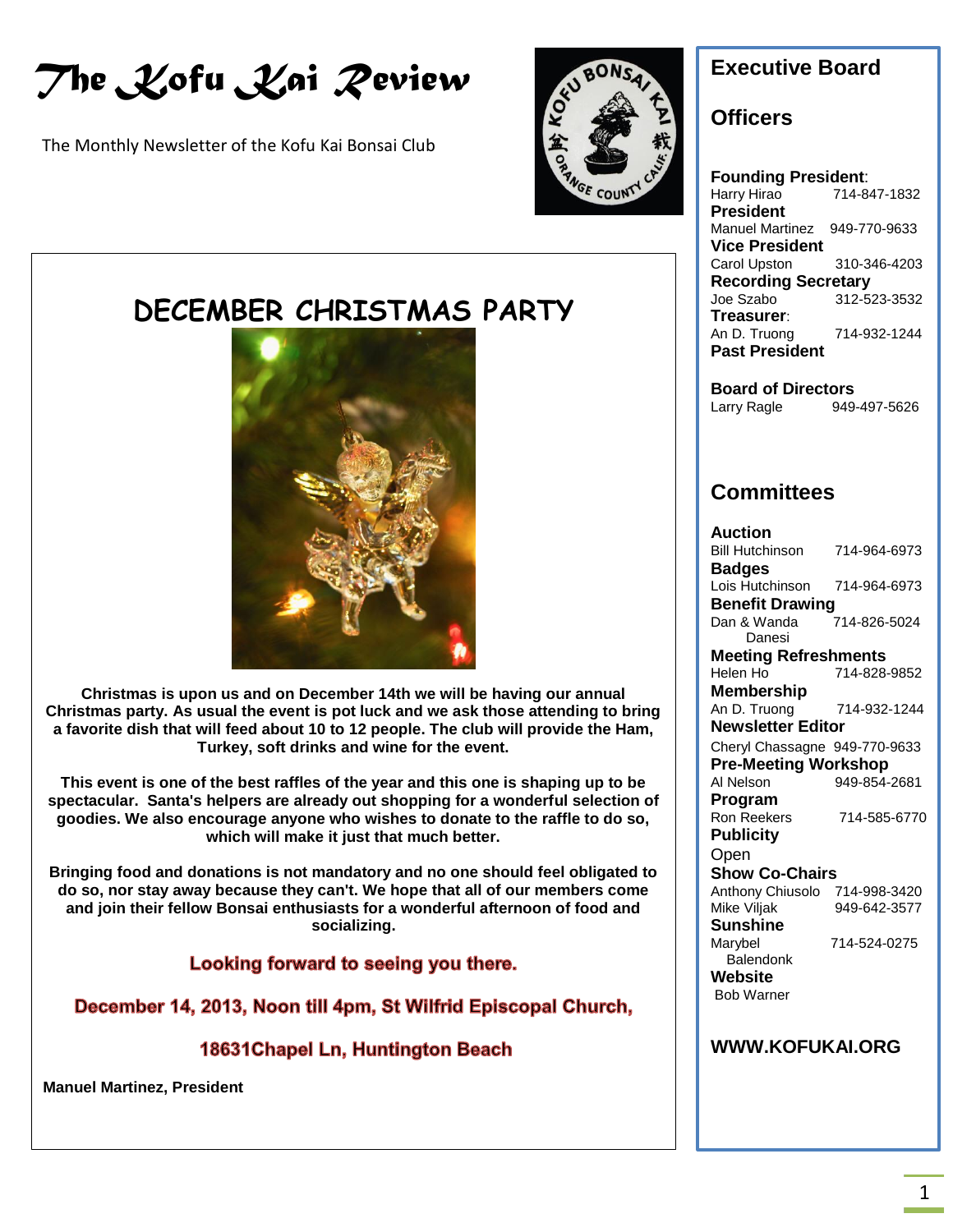# **November Meeting**

At the November meeting we were informed and entertained by two different presenters.

# **Stuart Shim and Ron Reekers**

Stuart Shim did a short presentation on fertilizers. Prior to the presentation he had asked that two pieces of information be sent out to the club members on some research dealing with the subject, that was sent the week prior to the meeting. Stuart's presentation was informative and we appreciate his generous donation of Neptune fertilizer to the raffle.

Ron Reekers entertained us with a slide presentation and monologue on his recent trip to Japan. Ron visited several well-known sites and Bonsai nurseries of Japanese masters. The presentation was both entertaining and informative. Should this inspire anyone to make a similar trip I am sure Ron will be more than happy to share information with you at one of the club meetings.

Thank you Stuart and Ron!

# **NEW MEMBERS WELCOME**

# Michael Kline and Denise Salvucci

Say hello to them when you see them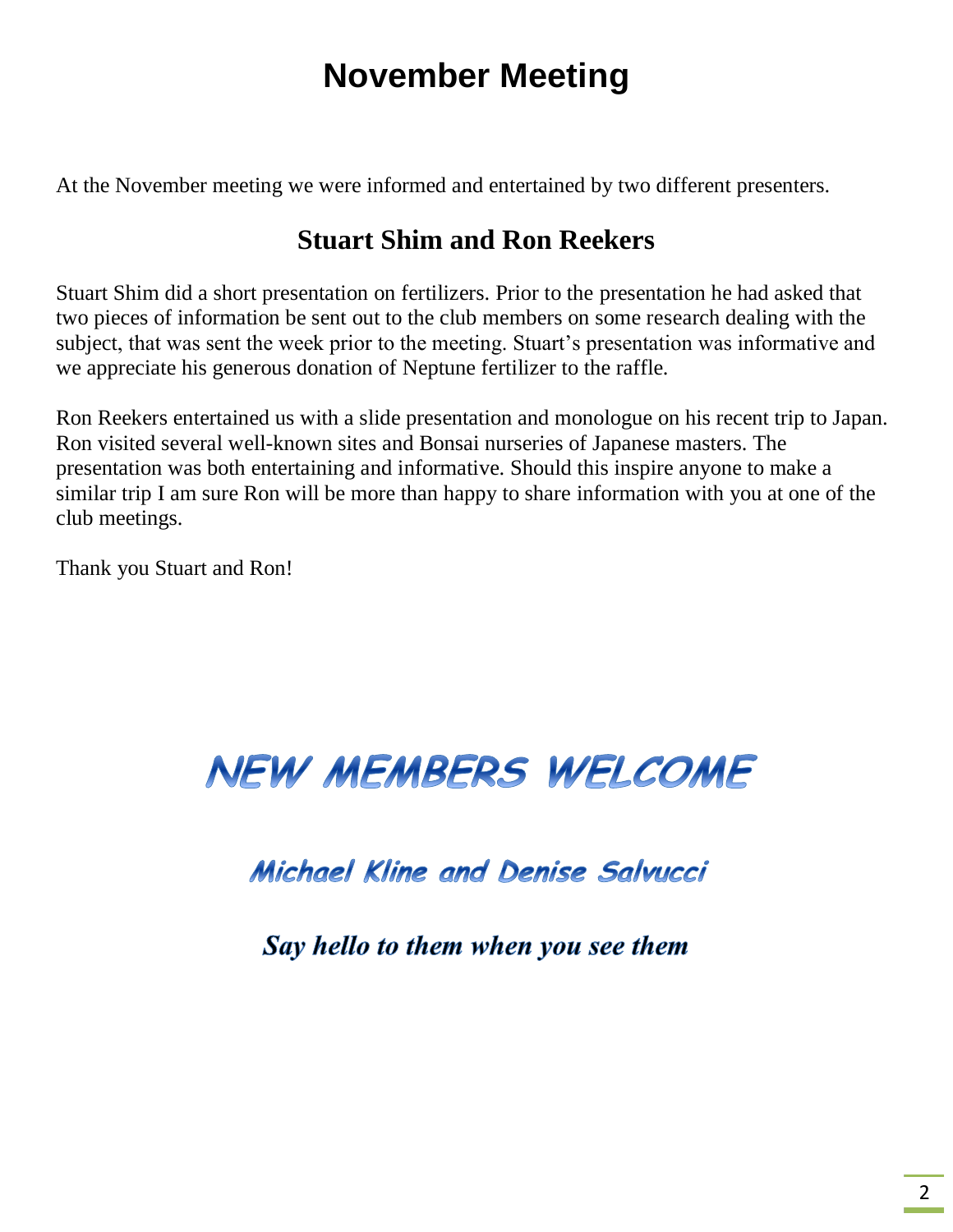# Presidents Message

#### Hi everyone

I hope that all have enjoyed a Thanksgiving feast with family and friends which for most marks the start of the holiday season. Christmas is just weeks away and it now becomes a busy time for those planning trips and getting ready for family coming in from out of town. So, **I wish all of you a Very Merry Christmas and a Happy, safe and prosperous New Year.**

Winter, as it is for Southern California, appears to finally be arriving. For most of us this means a quiet time in the garden and with our trees. Take care to do some disease control for spring and pay close attention to watering should we get a rainy season this year.

I am writing this message as my time as President is coming to a close. At the Christmas party I will be turning over the Presidency to Carol Upston Who was nominated to the position and had no opposition. The remainder of the board will remain as is with one vacancy, Vice president.

I wish to thank the Board members for their support over the several years I have served as president. Without that support and trust I would not have been able to enjoy the freedom to accomplish a number of things over the years. I also want to say thank you to those of you who have attended the meetings and helped with set up and clean up. The support of the general membership makes those chores less of a chore and allows some of us to get home at a more reasonable time.

These 4 years have been filled with some very nice accomplishments. I was able to obtain some donations from people which lowered our monthly meeting costs. Back in the 80s I was able to get an introduction to the curator of the Bowers Museum. That meeting resulted in Kofu Kai having several shows at the museum. Due to a change of staff and reconstruction we lost that relationship. I was able to reestablish that relationship and we have now had several shows there and are already working on the 2014 event. I was also introduced to a wonderful photographer, Eric Stoner, whose work has been enjoyed by all who have seen our annual calendar and participated in our show. I took the news letter from a cumbersome task to digital format and the response has been very positive. This month, with the help of Bob Warner Kofu will have a new website which I believe will be more in line with our desire to have Bonsai viewed as an art form. I was also able to recruit several new board members, younger too, to carry on the tradition. While I cannot make everyone happy I believe that for the most part that the direction I decided to take the club has been a positive one, and I appreciate those who have commented to that.

It is my hope that you will continue to support the club and the board so that Kofu Bonsai Kai will prosper and be one of the more respected organizations in the Bonsai community while delivering meaningful programs to you the membership.

Thank you all, for your support and friendship! Manuel Martinez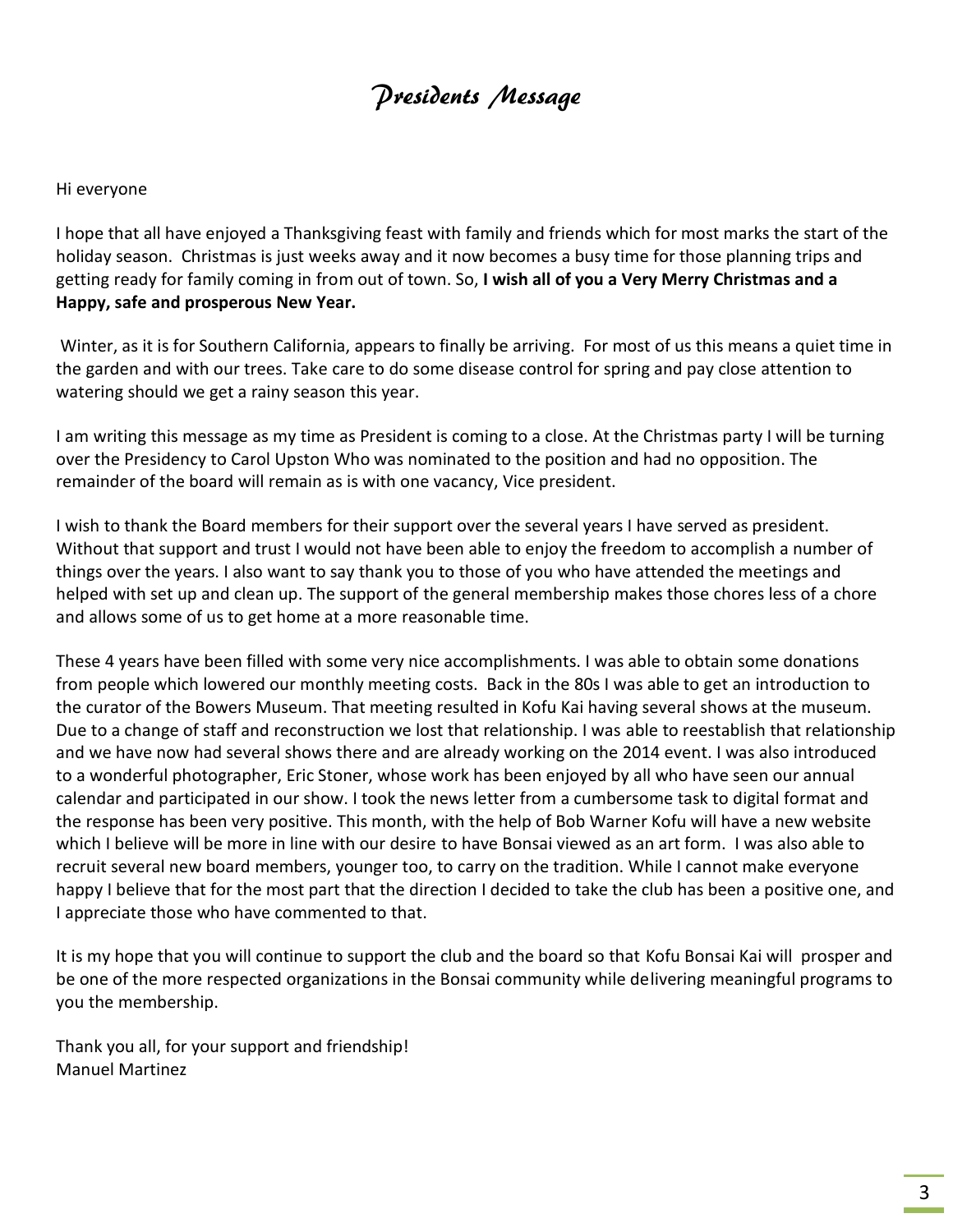# SubScribe Now!



#### **Are you missing out on what's new and exciting in the GSBF Golden Statements Magazine**

**Join in the bonsai community and be informed — subscribe to Golden Statements Magazine. Your subscription helps fund the print magazine and its educational mission. For those living within the U.S. a regular subscription costs only \$25 per year (six issues). First Class \$40 and International Air Mail \$60.**

To subscribe provide your name, address and telephone number along with a check made out to: GSBF Golden Statements. Mail to: Golden Statements Subscriptions, PO Box 348, Monterey, CA 93942

> Or, you can always subscribe online at http://www.gsbf-bonsai.org/golden-statements/subscribe-to-gs/